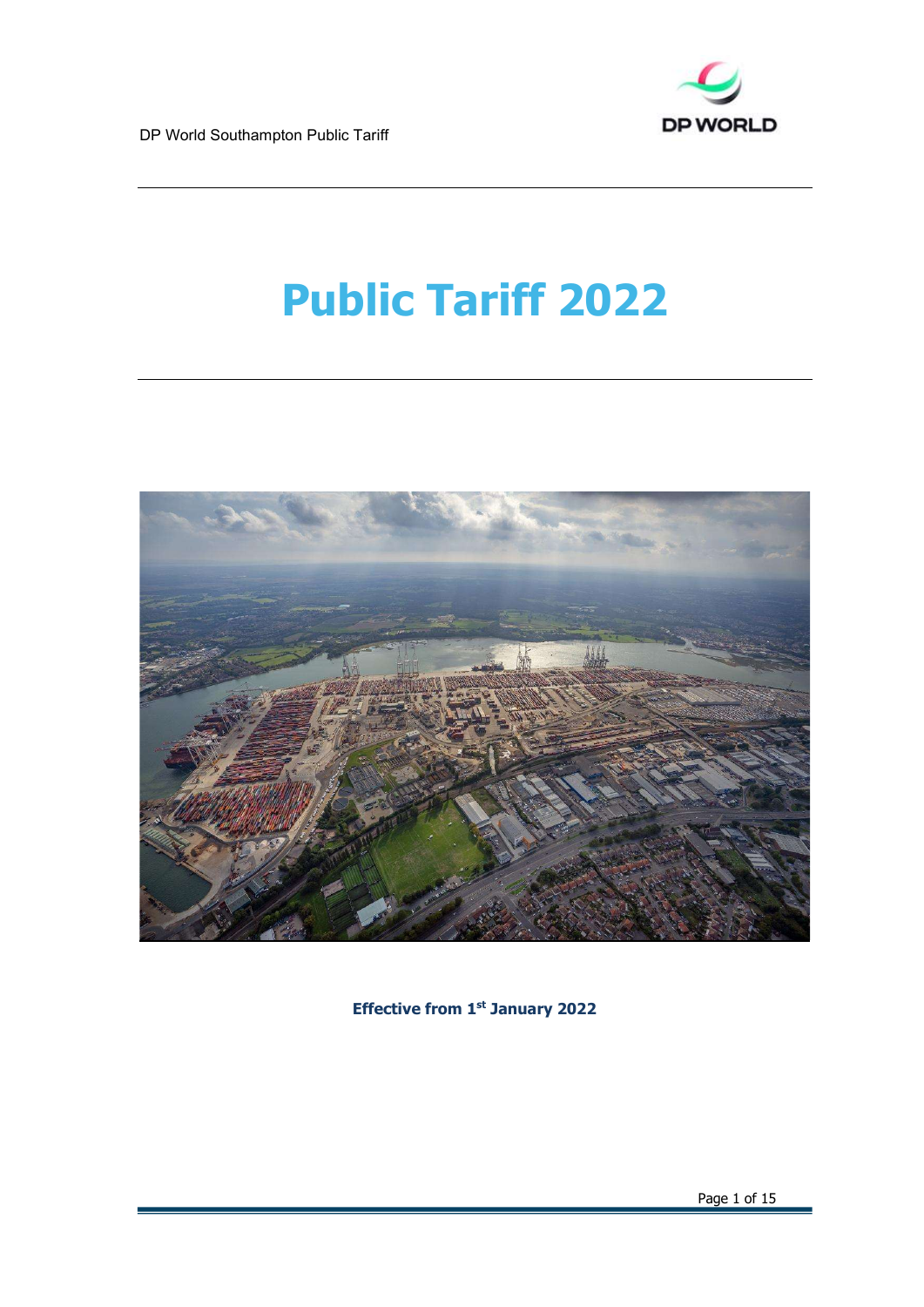

# **Table of Contents**

| 1.14. Port security charges for non-contracted vessels7       |
|---------------------------------------------------------------|
| Goods examination, security and infrastructure charges8<br>2. |
|                                                               |
|                                                               |
|                                                               |
|                                                               |
|                                                               |
|                                                               |
|                                                               |
| Terminal Container Weighing VGM charges 10<br>3.              |
| $\mathbf{4}$                                                  |
|                                                               |
|                                                               |
|                                                               |
|                                                               |
|                                                               |
|                                                               |
|                                                               |
|                                                               |
|                                                               |
| *Excludes lifts and lashing material and labour 14            |
|                                                               |
|                                                               |
|                                                               |
|                                                               |
|                                                               |
| 4.12. Pre-slung goods / shippers own lifting gear14           |
|                                                               |
| 5.                                                            |
|                                                               |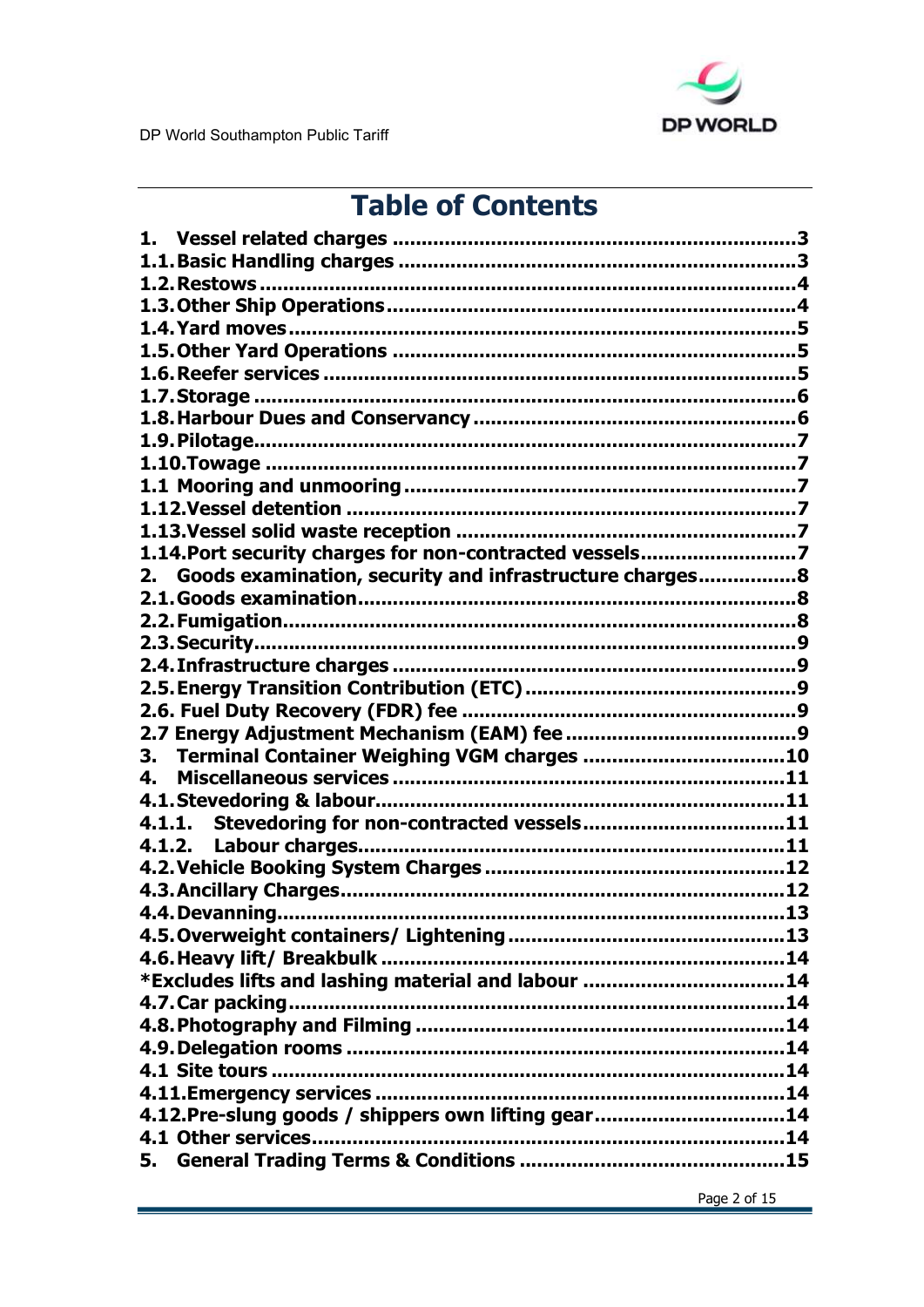

# 1. Vessel related charges

### 1.1. Basic Handling charges

| <b>Description</b>                                                                                          | 20'     | 40'     | 45'     | <b>Charge basis</b> |
|-------------------------------------------------------------------------------------------------------------|---------|---------|---------|---------------------|
| Discharge / Load Lift - Full Import &<br>Export (1/1/2022 - 31/03/2022)                                     | £76.07  | £76.07  | $+10%$  | per container       |
| Discharge / Load Lift - Full Import &<br>Export (1/4/2022 - 31/12/2022)                                     | £78.75  | £78.75  | $+10%$  | Per container       |
| Gate Out / In $-$ Full Import & Export<br>$(1/1/2022 - 31/03/2022)$                                         | £50.72  | £50.72  | $+10%$  | Per container       |
| Gate Out / In - Full Import & Export<br>$(1/4/2022 - 31/12/2022)$                                           | £53.40  | £53.40  | $+10%$  | Per container       |
| Discharge / Load - Empty Import &<br>Export (1/1/2022 - 31/03/2022)                                         | £74.51  | £74.51  | $+10%$  | Per container       |
| Discharge / Load - Empty Import &<br>Export (1/4/2022 - 31/12/2022)                                         | £77.19  | £77.19  | $+10%$  | Per container       |
| Gate Out / In $-$ Empty Import & Export<br>$(1/1/2022 - 31/03/2022)$                                        | £49.67  | £49.67  | $+10%$  | Per container       |
| Gate Out / In - Empty Import & Export<br>$(1/4/2022 - 31/12/2022)$                                          | £52.35  | £52.35  | $+10%$  | Per container       |
| Transhipment - Full / Empty (1/1/2022 -<br>31/03/2022)                                                      | £78.28  | £78.28  | $+10%$  | per move            |
| Transhipment - Full / Empty (1/4/2022 -<br>31/12/2022)                                                      | £80.96  | £80.96  | $+10%$  | per move            |
| IMDG containers (not including Class 1<br>or Class 7)                                                       | $+10%$  | $+10%$  | $+10%$  | per container       |
| Class 1 or Class 7 surcharge (on<br>application)                                                            | $+200%$ | $+200%$ | $+200%$ | per container       |
| Wire Lift Quay crane move surcharge<br>(for mafi or uncon) (in addition to<br>discharge / load move charge) | £313.64 | £313.64 | $+10%$  | per move            |
| OOG Surcharge                                                                                               | £70.43  | £70.43  | $+10%$  | per move            |

\*\* Note all basic handling lift related charges are adjusted as of 1<sup>st</sup> April 2022 due to UK Government Red Diesel regulatory change. This results in an increase of £2.68 per container.

Included in the fee for Basic Handling Charges are the following:

- (a) discharge from Vessel and transport to stack or lift container from stack and load to vessel (please note that each transhipment container will be charged for one discharge move and one load move);
- (b) receiving or delivering from/to truck and lift container between truck and stack;
- (c) free storage days as agreed;
- (d) processing of standard documentation as agreed;
- (e) provision of primary computerised documentation as agreed;
- (f) all ship planning functions, including production of computerised bay plans; and
- $\overrightarrow{q}$  the Full Mainline rate includes up to 4 nested flats provided they can be lifted by standard auto spreader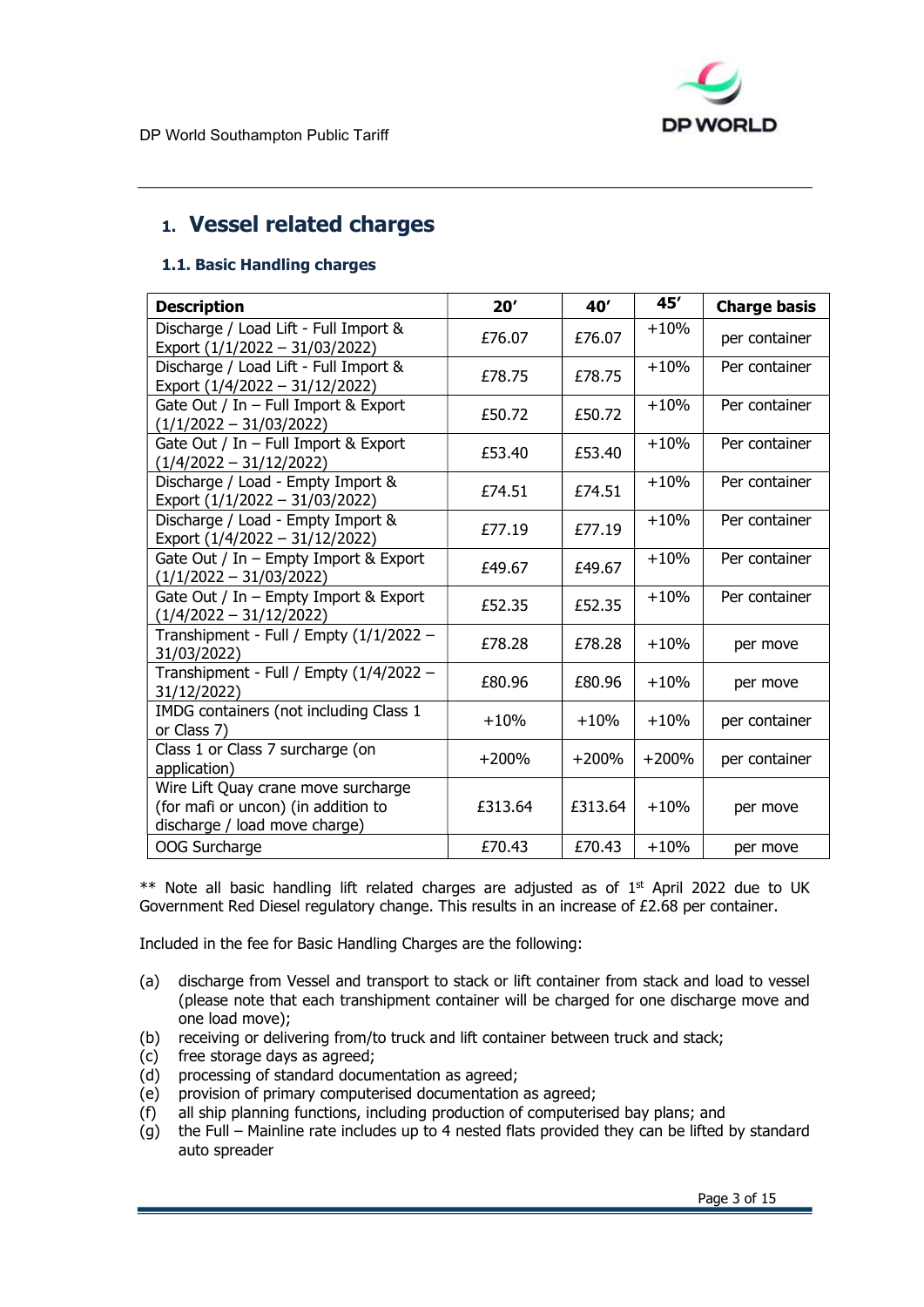

### 1.2. Restows

| <b>RESTOWS</b>                                                                      | Disch. Land and<br><b>Reload</b> |         |                     |
|-------------------------------------------------------------------------------------|----------------------------------|---------|---------------------|
| <b>Description</b>                                                                  | 20'                              | 40'     | <b>Charge basis</b> |
| Full and empty (reefer may be subject to power<br>connection charges as applicable) | £156.56                          | £156.56 | per container       |
| OOG Surcharge                                                                       | £70.43                           | £70.43  | Per move            |
| IMDG containers (not including Class 1 and 7; POA)                                  | $+10%$                           | $+10%$  | per container       |
| 45' restow surcharge                                                                | $+10%$                           | $+10%$  | Per container       |
| Unplanned Restow (not advised prior to arrival)                                     | $+50%$                           | $+50%$  | per container       |

Included in the fee for all Restow items are the following:

- (a) movement from one cell on board a vessel to another cell on board the same vessel;
- (b) processing of standard documentation as agreed;
- (c) provision of primary computerised documentation as agreed; and
- (d) all ship planning functions, including production of computerised bay plans.

### 1.3. Other Ship Operations

| <b>Description</b>                                                                            | <b>Fee</b> | <b>Charge basis</b> |  |
|-----------------------------------------------------------------------------------------------|------------|---------------------|--|
| Public Holiday Premium (additional to basic handling charges and<br>restows)                  | $+15%$     | per container       |  |
| Hatch Cover move with ISO attachments (additional to basic<br>handling)                       | £760.74    | per move            |  |
| Handling Lashing bins / Gear Boxes (minimum 2 moves)                                          | £124.18    | per move            |  |
| Line handling by boat                                                                         |            | <b>POA</b>          |  |
| Labour ordered not worked due to Vessel absence/fault                                         | £397.55    | per crane hour      |  |
| Removal of jammed twist locks / stacking cones. Yard moves (SSRs)<br>are added as applicable. | £114.17    | per container       |  |
| Failure of vessel to depart upon agreed completion                                            |            |                     |  |
| First hour                                                                                    | £3,528.24  | per hour or part    |  |
| Second hour                                                                                   | £7,055.11  | per hour or part    |  |
| Subsequent hours                                                                              | £10,583.34 | per hour or part    |  |
| Damage to crane spreader due to defective cell guides (in addition to<br>repair cost)         | £529.15    | per occasion        |  |
| Vessel Productivity - Premium above 'standard operation'                                      |            | As per agreement    |  |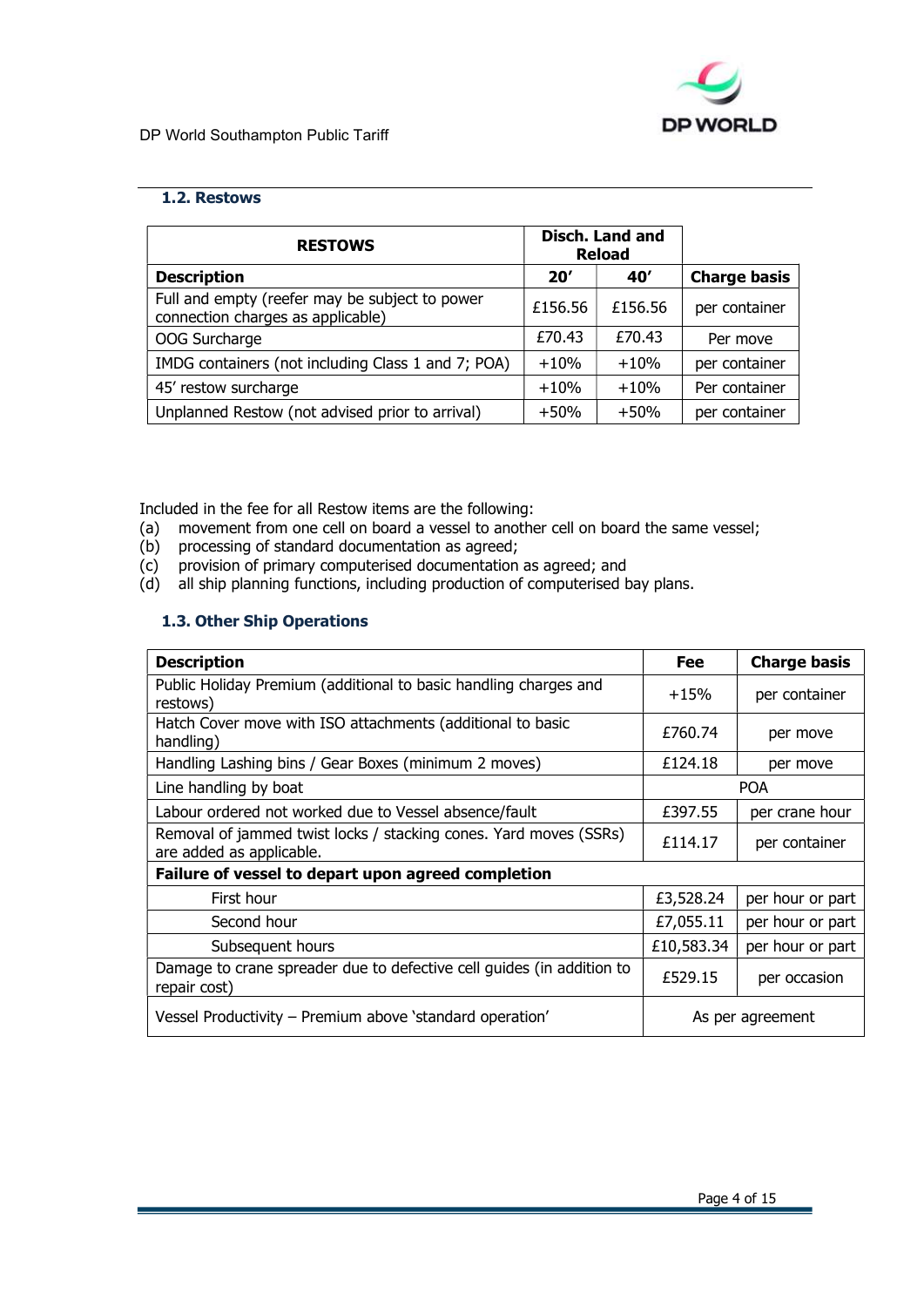

### 1.4. Yard moves

| <b>YARD MOVES</b>                                                                                                                                | <b>CONTAINER</b> |         |                                                          |
|--------------------------------------------------------------------------------------------------------------------------------------------------|------------------|---------|----------------------------------------------------------|
| <b>Description</b>                                                                                                                               | 20'              | 40'     | <b>Charge basis</b>                                      |
| Yard Moves – any extra physical yard moves due to the following:                                                                                 |                  |         |                                                          |
| a. Missing information or change of information related to weight, vessel name or destination (also<br>known as SSR charges; charged as 2 moves) |                  |         |                                                          |
| Before the container has been in gated or landed at the<br>terminal                                                                              | £0.00            | £0.00   | per container                                            |
| After the container has been in gated or landed at the<br>terminal                                                                               | £20.31           | £20.31  | per move                                                 |
| b. Missing information or change of information due to any other<br>reasons                                                                      | £20.31           | £20.31  | per move                                                 |
| c. Moves involving 45' containers                                                                                                                | $+10%$           | $+10%$  | per move                                                 |
| Mafi hire per day (including two total yard moves)                                                                                               | £158.88          | Per day | Per Mafi hire<br>per day<br>(includes two<br>yard moves) |
| Mafi move                                                                                                                                        | £20.31           | £20.31  | Per move                                                 |

## 1.5. Other Yard Operations

| <b>OTHER YARD OPERATIONS</b>                                                                                               | <b>CONTAINER</b> |         |                     |
|----------------------------------------------------------------------------------------------------------------------------|------------------|---------|---------------------|
| <b>Description</b>                                                                                                         | 20'              | 40'     | <b>Charge basis</b> |
| Flat Rack Bundling - bundling flat racks to make one container<br>(total charge for all bundling; yard moves not included) | £87.08           | £87.08  | per bundling/       |
| Supply and fit up to 3 straps for bundles of up to 4 flat racks                                                            | £129.96          | £129.96 | Per bundle          |
| Checking hazardous label (Including moves, by request only)                                                                | £75.99           | £75.99  | per container       |
| Applying / Removing of placards and labels (by request only)                                                               | £151.94          | £151.94 | per container       |
| Reception of export containers after the vessel's cut-off time (by<br>request only and subject to approval)                | £31.08           | £31.08  | per container       |

### 1.6. Reefer services

| <b>REEFER SERVICES</b>                                                                                                                 |            | <b>CONTAINER</b> |                          |
|----------------------------------------------------------------------------------------------------------------------------------------|------------|------------------|--------------------------|
| <b>Description</b>                                                                                                                     | 20′        | 40'              | <b>Charge basis</b>      |
| Power supply, monitor and report equipment malfunctions:                                                                               |            |                  |                          |
| Reefer surcharge is in addition to the basic handling charges under section 1.1 and<br>the standard storage charges under section 1.7. |            |                  |                          |
| Day 1 to day 7 (Minimum 3 days chargeable):                                                                                            | £50.00     | £50.00           | per container<br>per day |
| Day 8 onwards:                                                                                                                         | £100.00    | £100.00          | Per container<br>per day |
| Reset Outbound Reefer Temperature (by written request only)                                                                            | <b>POA</b> | <b>POA</b>       | per reset                |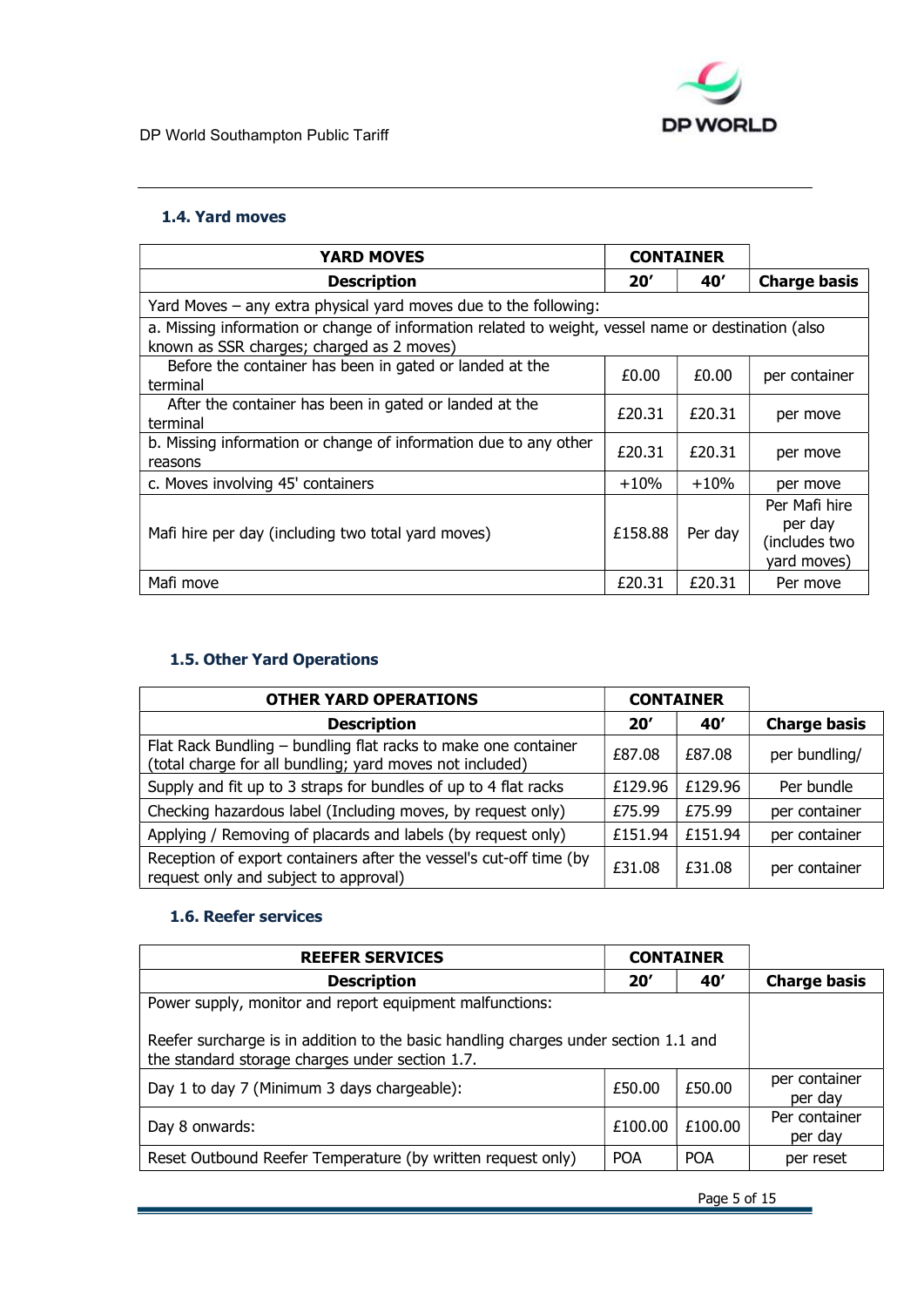

### 1.7. Storage

| <b>STORAGE</b>                                                                                                               |                 |                  |  |  |
|------------------------------------------------------------------------------------------------------------------------------|-----------------|------------------|--|--|
| <b>Charge basis</b><br><b>Description</b>                                                                                    |                 |                  |  |  |
| Export free storage period                                                                                                   | <b>POA</b>      | per calendar day |  |  |
| Export laden $-1$ to 5 days in excess of free storage period                                                                 | <b>POA</b>      | per TEU per day  |  |  |
| Export laden $-6$ to 10 days in excess of free storage period                                                                | <b>POA</b>      | per TEU per day  |  |  |
| Export laden $-11$ to 20 days in excess of free storage period                                                               | <b>POA</b>      | per TEU per day  |  |  |
| Export laden $-$ day 21 or above in excess of free storage period                                                            | <b>POA</b>      | per TEU per day  |  |  |
| Export empty $-$ in excess of free storage period                                                                            | <b>POA</b>      | per TEU per day  |  |  |
| Import & transhipment free storage period                                                                                    | POA             | per calendar day |  |  |
| Import & transhipment laden                                                                                                  | <b>POA</b>      | per TEU per day  |  |  |
| Import & transhipment laden $-6$ to 10 days in excess of free<br>storage period                                              | <b>POA</b>      | per TEU per day  |  |  |
| Import & transhipment laden $-11$ to 20 days in excess of free<br>storage period                                             | <b>POA</b>      | per TEU per day  |  |  |
| Laden import storage over 21 days                                                                                            | <b>POA</b>      | per TEU per day  |  |  |
| Import & transhipment empty $-1$ to 5 days in excess of free<br>storage period                                               | <b>POA</b>      | per TEU per day  |  |  |
| Import & transhipment empty $-6$ to 10 days in excess of free<br>storage period                                              | <b>POA</b>      | per TEU per day  |  |  |
| Import & transhipment empty $-11$ to 20 days in excess of free<br>storage period                                             | <b>POA</b>      | per TEU per day  |  |  |
| Import & transhipment empty storage over 21 days                                                                             | <b>POA</b>      | Per TEU per day  |  |  |
| OOG and frameless tanks surcharge - handled by a standard<br>spreader                                                        | $+300%$         | per TEU per day  |  |  |
| OOG surcharge - handled by an overheight spreader                                                                            | $+300%$         | per TEU per day  |  |  |
| OOG surcharge – handled by non-standard gear                                                                                 | $+300%$         | per TEU per day  |  |  |
| IMDG container storage surcharge (Excluding class 1 and 7)                                                                   | <b>POA</b>      | per TEU per day  |  |  |
| Storage for 45' containers                                                                                                   | TEU rate<br>x 3 | per unit per day |  |  |
| Storage for 45' Palletwide containers                                                                                        | TEU rate<br>x 3 | Per unit per day |  |  |
| Heavy Lift / Breakbulk free storage period                                                                                   | POA             | per order        |  |  |
| Heavy Lift / Breakbulk storage                                                                                               | <b>POA</b>      | per item per day |  |  |
| Leaking / Damaged containers - Extra costs will be assessed on a case by case basis                                          |                 |                  |  |  |
| Damaged units from day 15 will begin to incur storage charges at the 'OOG surcharge -<br>handled by non-standard gear' rate. |                 |                  |  |  |

# 1.8. Harbour Dues and Conservancy

Conservancy is POA depending on the specific details of the request.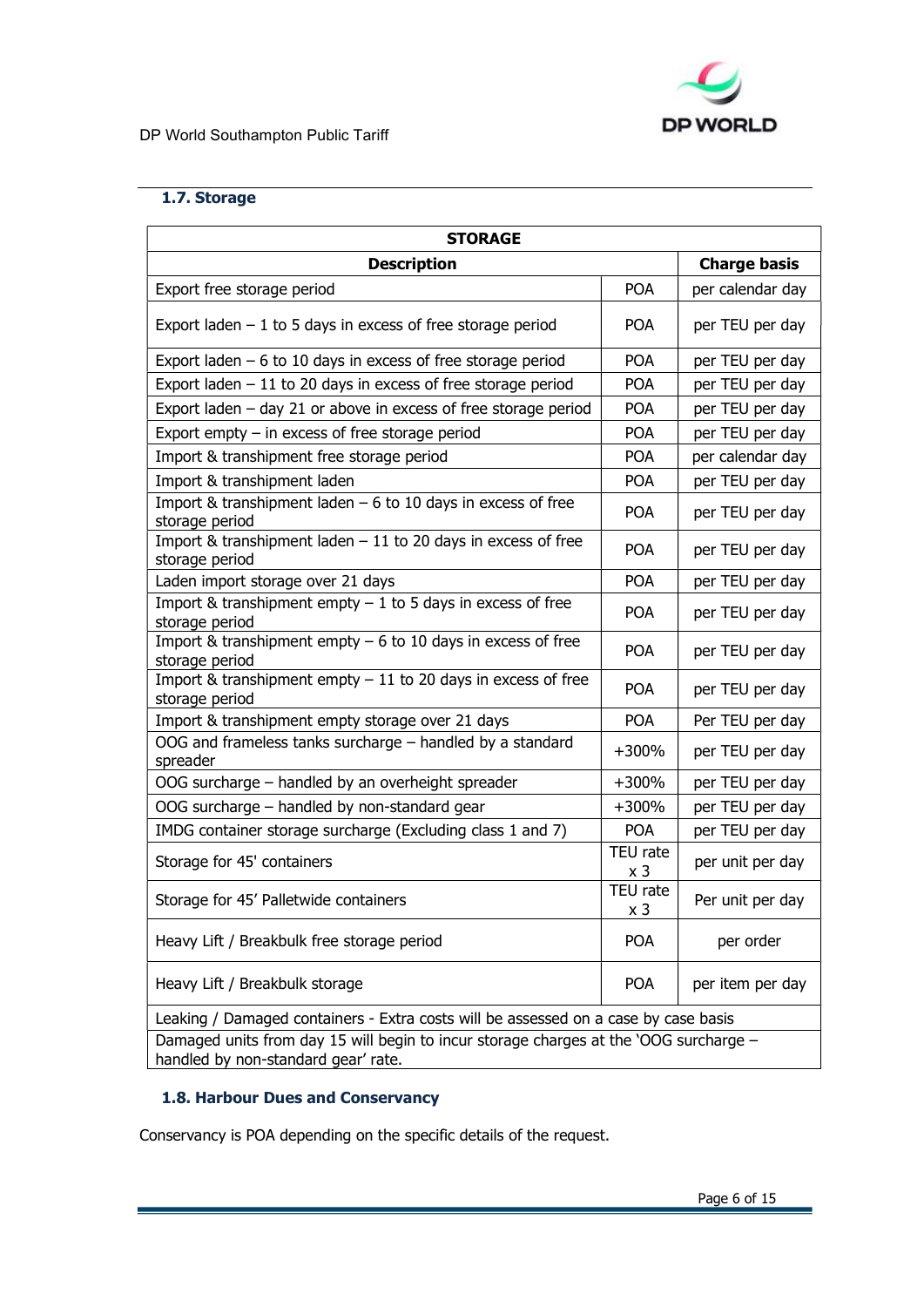

### 1.9. Pilotage

Deep drafted vessels will pick up their pre-arranged pilot at the pilot station designated by ABP prior to transiting to the port.

Pilotage into and out of DP World Southampton is provided by ABP. More information on pilotage and charges applicable can be obtained from SouthamptonVTS.co.uk.

### 1.10. Towage

The following companies comply with the local code of practice and shipping lines are invited to contact these service providers directly regarding the provision of towage services:

Svitzer UK

### 1.11. Mooring and unmooring

Vessel mooring and unmooring at DP World Southampton will be performed by the terminal's shore based personnel and charges are agreed with the vessel operator.

The following charges will apply to non-contracted vessels:

| LOA up to 250 metres | £1.515.17 | per vessel call |
|----------------------|-----------|-----------------|
| 251 to 300 metres    | £1.696.99 | per vessel call |
| 301 to 350 metres    | £1,878.81 | per vessel call |
| More than 350 metres | £2,060.63 | per vessel call |

### 1.12. Vessel detention

Vessels detained for any reason beyond DP World Southampton's control will incur charges and this will be informed on a case by case basis.

### 1.13. Vessel solid waste reception

Unless exempted, all vessels calling at DP World Southampton are required to pay a charge towards the cost of waste reception as follows:

| <b>Description</b>                   | Fee         | <b>Charge basis</b> |
|--------------------------------------|-------------|---------------------|
| Vessels below 175m total length      | £93.03+VAT  | per vessel call     |
| Vessels 175m or more in total length | £117.83+VAT | per vessel call     |

The above costs cover reception of general solid waste up to 0.75 cbm per vessel call (Garbage as defined by MARPOL 73/78). Reception of any other types of waste will be priced on application.

### 1.14. Port security charges for non-contracted vessels

A charge of £451.31 per day or part thereof will be applicable to non-contracted vessels.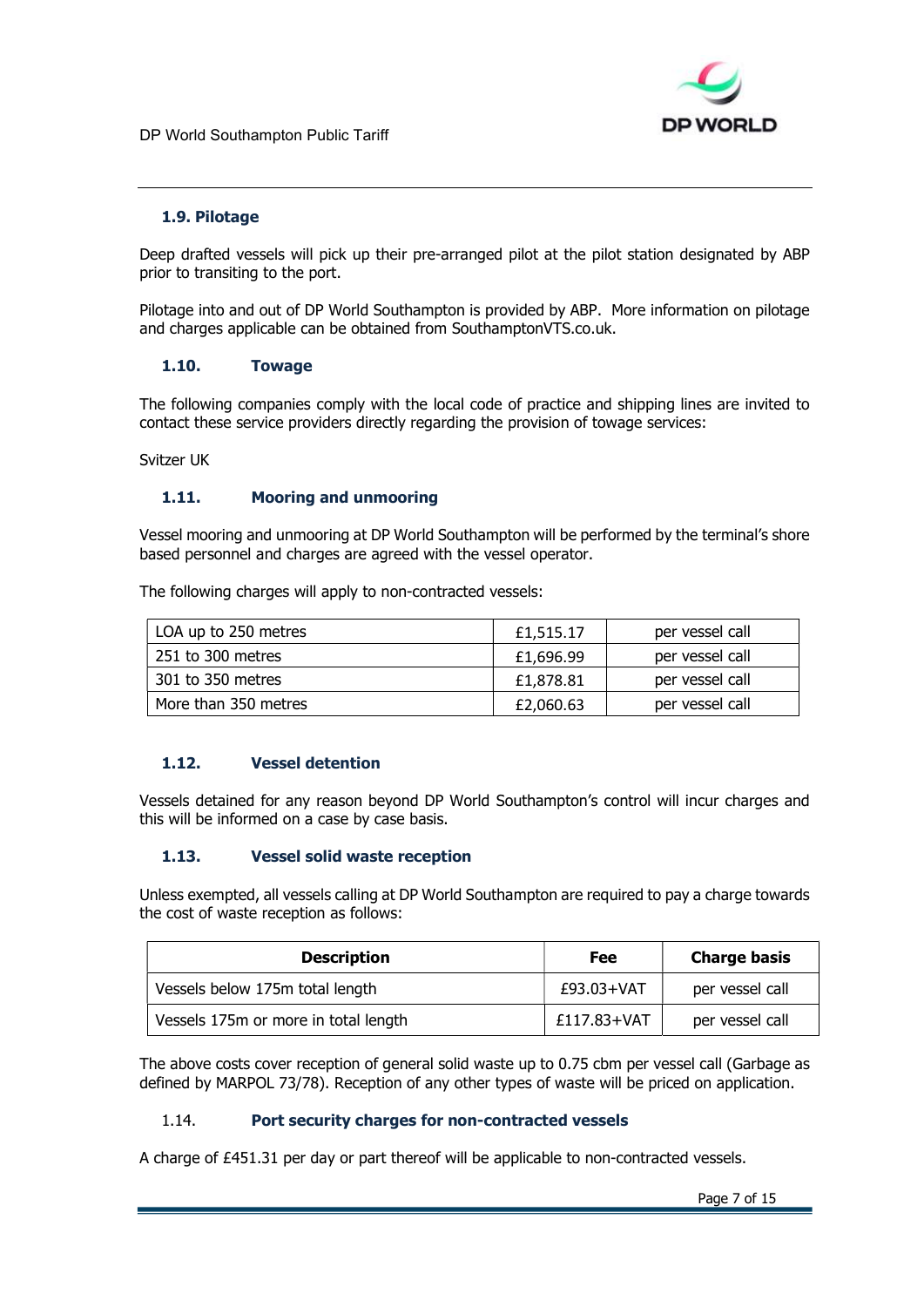

# 2. Goods examination, security and infrastructure charges

The following charges within section 2 are applicable at DP World Southampton via CNS. The charge is made to the clearance agent, unless otherwise stated.

For the Public Tariff commencing 01/01/2022, the charges have been increased below RPI using a factor of 3.9% instead of the October RPI at 6%. For more information on the update mechanisms, please see Section 5.

### 2.1. Goods examination

| <b>Description</b>                                                                                                                                            | Fee     | <b>Charge basis</b>            |
|---------------------------------------------------------------------------------------------------------------------------------------------------------------|---------|--------------------------------|
| <b>Import Customs Examination Fee</b>                                                                                                                         | £18.74  | per entry                      |
| <b>Import Customs Examination Fee for removals</b>                                                                                                            | £11.39  | per removal                    |
| Customs x-ray scanning                                                                                                                                        | £70.77  | per container                  |
| Export Customs Exam - Door Side Inspection                                                                                                                    | £100.76 | per container                  |
| Port Health Exam or Identity Check in addition to Statutory<br>Exam & X Ray - Refrigerated Cargo                                                              | £137.21 | per container                  |
| Port Health Exam or Identity Check in addition to Statutory<br>Exam & X Ray - Dry Goods                                                                       | £122.04 | per container                  |
| Export examination if called for inspection- charged to<br>shipping line or agent                                                                             | £696.52 | per container                  |
| Other Exams for refrigerated imports e.g. DEFRA, Forestry<br>Commission, MCA, Police, Trading Standards, Environment<br>Agency and any other statutory bodies | £137.21 | per container                  |
| Other Exams for imported dry goods e.g. DEFRA, Forestry<br>Commission, MCA, Police, Trading Standards, Environment<br>Agency and any other statutory bodies   | £122.04 | per container                  |
| Port Health Nut & Spice Inspection                                                                                                                            | £216.27 | per container                  |
| Port Health Nut & Spice Inspection, door side only                                                                                                            | £100.76 | per container                  |
| Outturn and repack, per hour                                                                                                                                  | £223.25 | Per container per<br>hour      |
| Moves to and from the Examination Sheds, per container,<br>per exam                                                                                           | £44.66  | Per 2 moves per 1<br>container |
| Cargo Inspections - Remain Onboard Cargo Inspection                                                                                                           | £287,00 | per container                  |
| All other examinations                                                                                                                                        |         | <b>POA</b>                     |

Examination charges are per container. In the event that DP World Southampton is instructed by a statutory authority to undertake additional examinations, the relevant above charges will apply to each additional occasion the container is requested for examination.

### 2.2. Fumigation

This is not currently offered at DP World Southampton.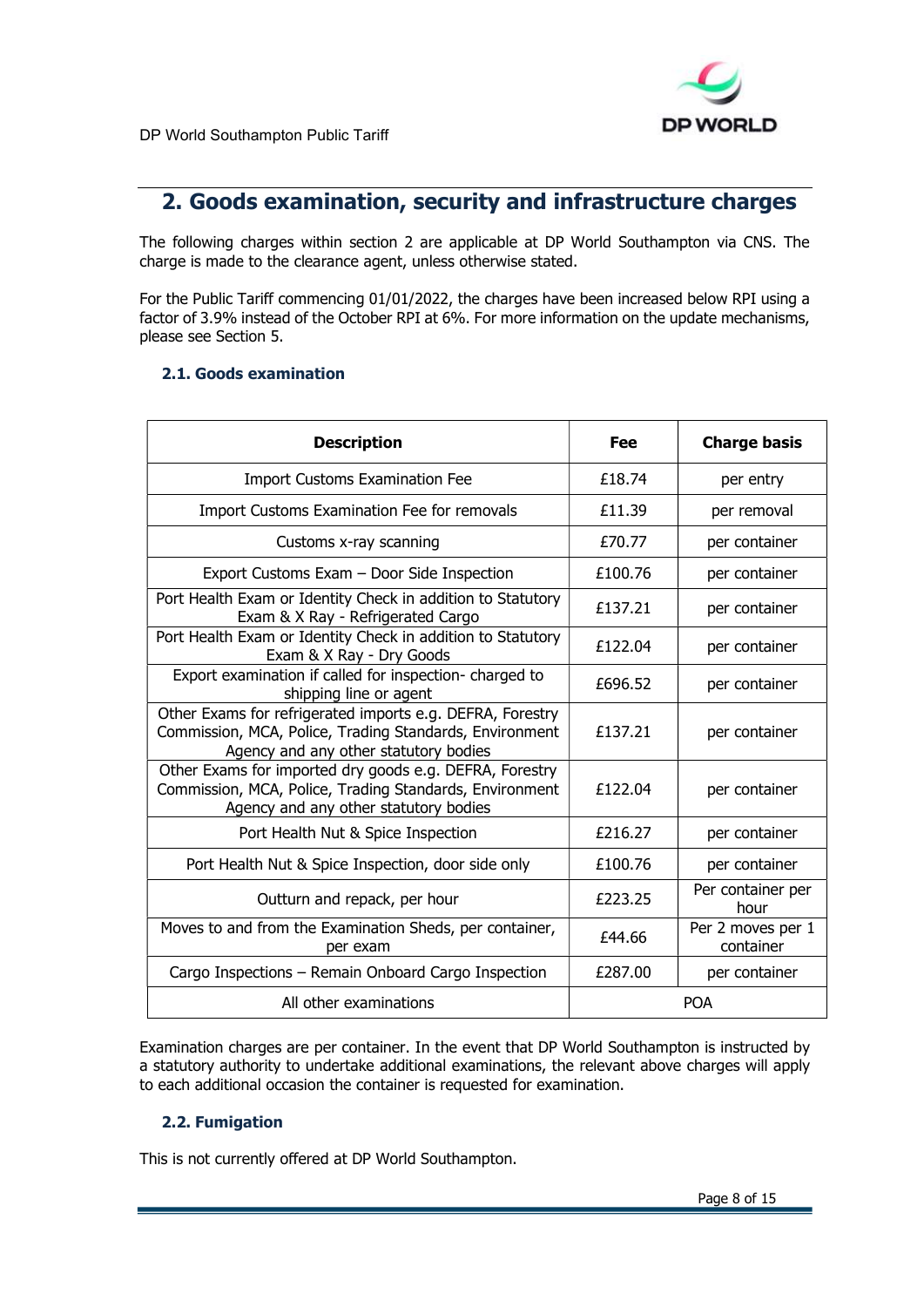

### 2.3. Security

| ISPS charge per loaded import container<br>(Invoiced to the clearing agent) | £11.75 | per loaded<br>container |
|-----------------------------------------------------------------------------|--------|-------------------------|
| ISPS charge per loaded export container                                     | £6.35  | Per loaded<br>container |

### 2.4. Infrastructure charges

| Infrastructure charge (covering the rail upgrade)<br>from Southampton to Nuneaton and the<br>upgrade of the channel approach to the Port of<br>Southampton) | £13.90 | per import full container |
|-------------------------------------------------------------------------------------------------------------------------------------------------------------|--------|---------------------------|
| Local Authority Tax                                                                                                                                         | £0.00  | Per container             |

### 2.5. Energy Transition Contribution (ETC)

| <b>Energy Transition Contribution (Covering</b> |       |                           |
|-------------------------------------------------|-------|---------------------------|
| incremental investment to achieve carbon        | £5.00 | per import full container |
| neutral operations by 2050)                     |       |                           |

### 2.6. Fuel Duty Recovery (FDR) fee

Note: The FDR fee has been reduced in alignment with the lower Fuel Duty Rate in the Spring Statement 2022.

### 2.7 Energy Adjustment Mechanism (EAM) fee

| Energy Adjustment Mechanism | £9.45 | Per import full container<br>move |
|-----------------------------|-------|-----------------------------------|
|-----------------------------|-------|-----------------------------------|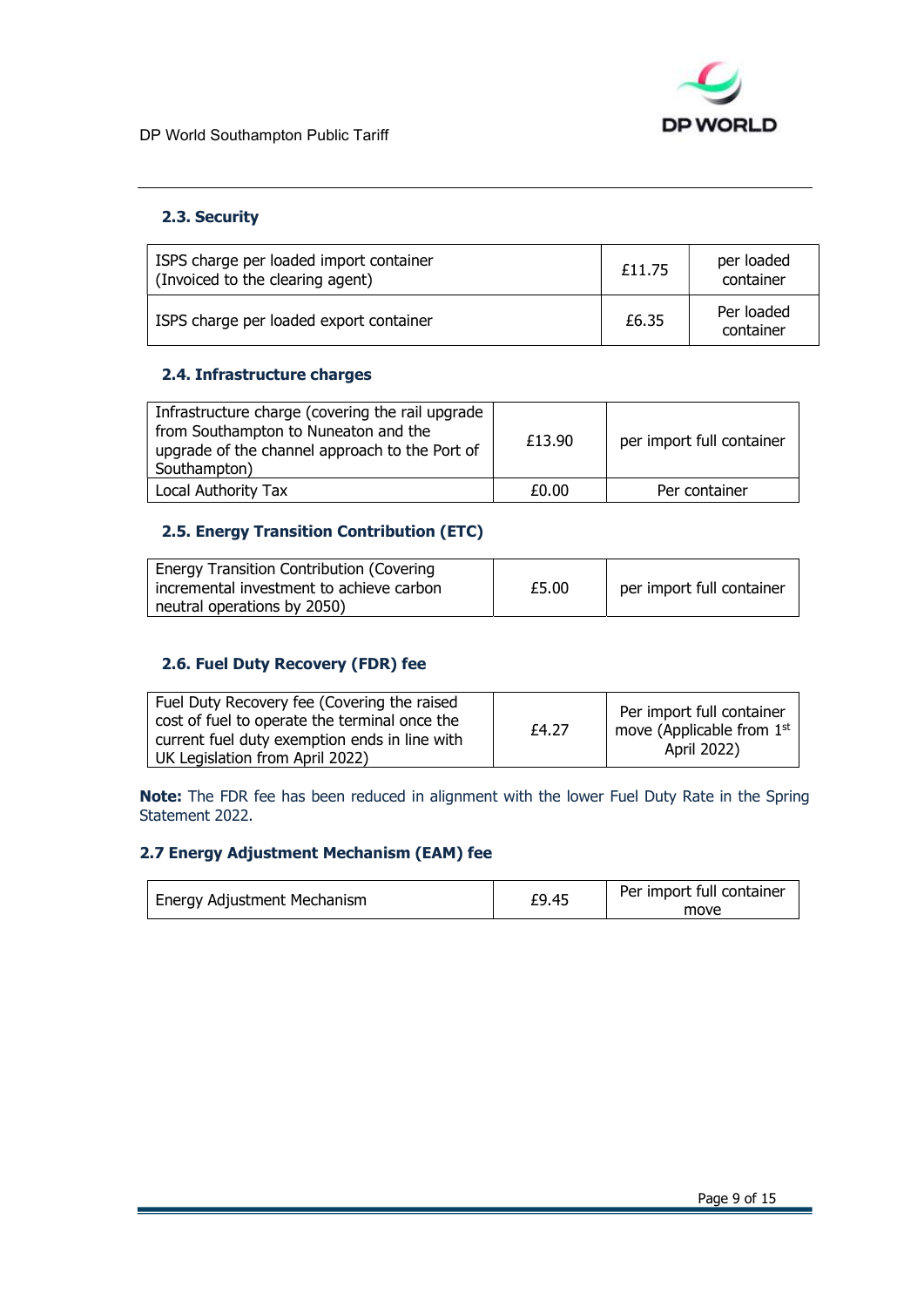

# 3. Terminal Container Weighing VGM charges

DP World Southampton payable per Full Export container to the port via CNS, unless no VGM account is stated (in this case, the shipping line will be invoiced).

| <b>Description</b>                                                                                                                              | Fee    | <b>Charge basis</b>             |
|-------------------------------------------------------------------------------------------------------------------------------------------------|--------|---------------------------------|
| Where the shipper VGM is provided prior to arrival at the<br>terminal                                                                           | £1.18  | per VGM supplied                |
| Shipper VGM provision after box arrival                                                                                                         | £3.54  | per VGM supplied                |
| Additional charge if no VGM received 24 hours before the<br>expected arrival of the vessel                                                      | £50.00 | Per VGM not supplied<br>in time |
| Where the terminal is requested to weigh the container and<br>provide a Terminal VGM with electronic signature                                  | £20.63 | per VGM provided by<br>terminal |
| VGM Mis-declaration fee<br>(VGM measured by the terminal differs more than 900kg or<br>5%, whichever is more, from the shipper provided weight) | £50.00 | per instance                    |
| Additional charge added to the above VGM charges, for Out of<br>Gauge cargo which cannot be lifted by standard spreader<br>without attachments  | £53.04 | per VGM supplied                |
| Re-weigh request of an import or export container (standard<br>unit)                                                                            | £56.68 | Per standard<br>container       |
| Re-weigh request of an import or export container (reefer unit)                                                                                 | £84.76 | Per reefer unit                 |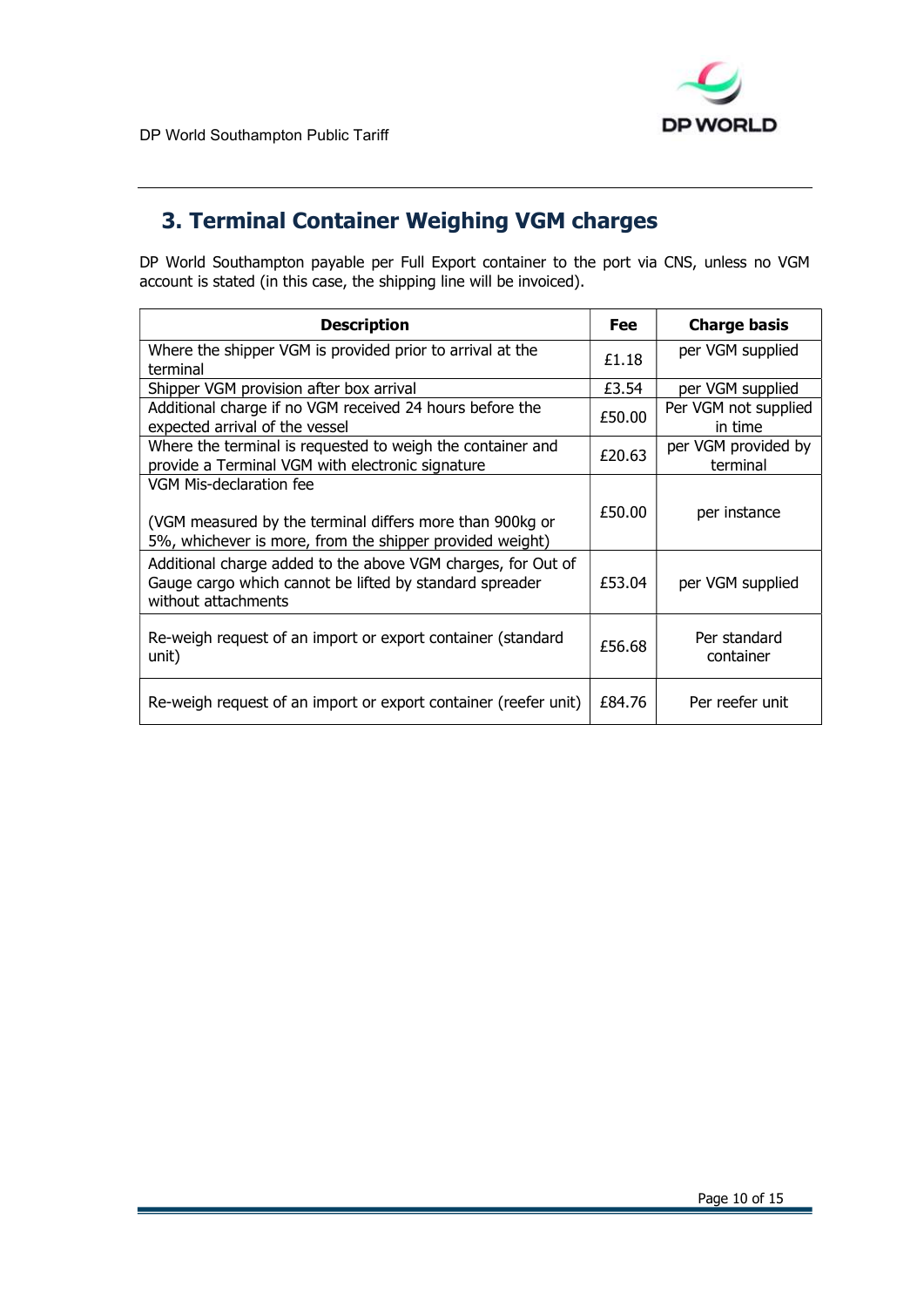

# 4. Miscellaneous services

### 4.1. Stevedoring & labour

### 4.1.1. Stevedoring for non-contracted vessels

Gang hire (8 members) -*charge per gang per hour* (min charge 8 hours)<br>-Monday – Friday 07:00 – 17:00  $-Monday - Friday 07:00 - 17:00$ 

| Out of hours operations - charge per gang per hour (min charge 8 hours) |         |
|-------------------------------------------------------------------------|---------|
| -Monday - Friday $17:00 - 07:00$                                        | £327.28 |
| -Saturday $00:00$ – Monday $07:00$                                      | £381.82 |
| -Public Holidays                                                        | £436.37 |

Gang hire cancellation with less than 12h notice 8 hours charge

| Standing by-vessel or goods - <i>charge per gang per hour</i> (min charge 8 hours) |  |  |  |
|------------------------------------------------------------------------------------|--|--|--|
| £181.82                                                                            |  |  |  |
| £218.18                                                                            |  |  |  |
| £254.55                                                                            |  |  |  |
| £290.92                                                                            |  |  |  |
|                                                                                    |  |  |  |

| Standing by-adverse weather- <i>charge per gang per hour</i> (min charge 8 hours) |         |  |
|-----------------------------------------------------------------------------------|---------|--|
| -Monday - Friday $07:00 - 17:00$                                                  | £181.82 |  |
| -Monday - Friday $17:00 - 07:00$                                                  | £218.18 |  |
| -Saturday $00:00 -$ Monday $07:00$                                                | £254.55 |  |
| -Public Holidays                                                                  | £290.92 |  |

### 4.1.2. Labour charges

Labour (Border Control Post Operatives)\* <br>
£54.12/ man hour Labour (Landside / Shipside Operatives)\* <br>
£54.12/ man hour Labour (Engineering Operatives)\* <br>
E60.72/ man hour \*Weekends and out of hours requests: +50% with minimum charge of 4 hours \*Public holidays: +100% with minimum charge of 4 hours \*min 1 hour

Escorting by supervisor within DP World Southampton premises £56.68/ man hour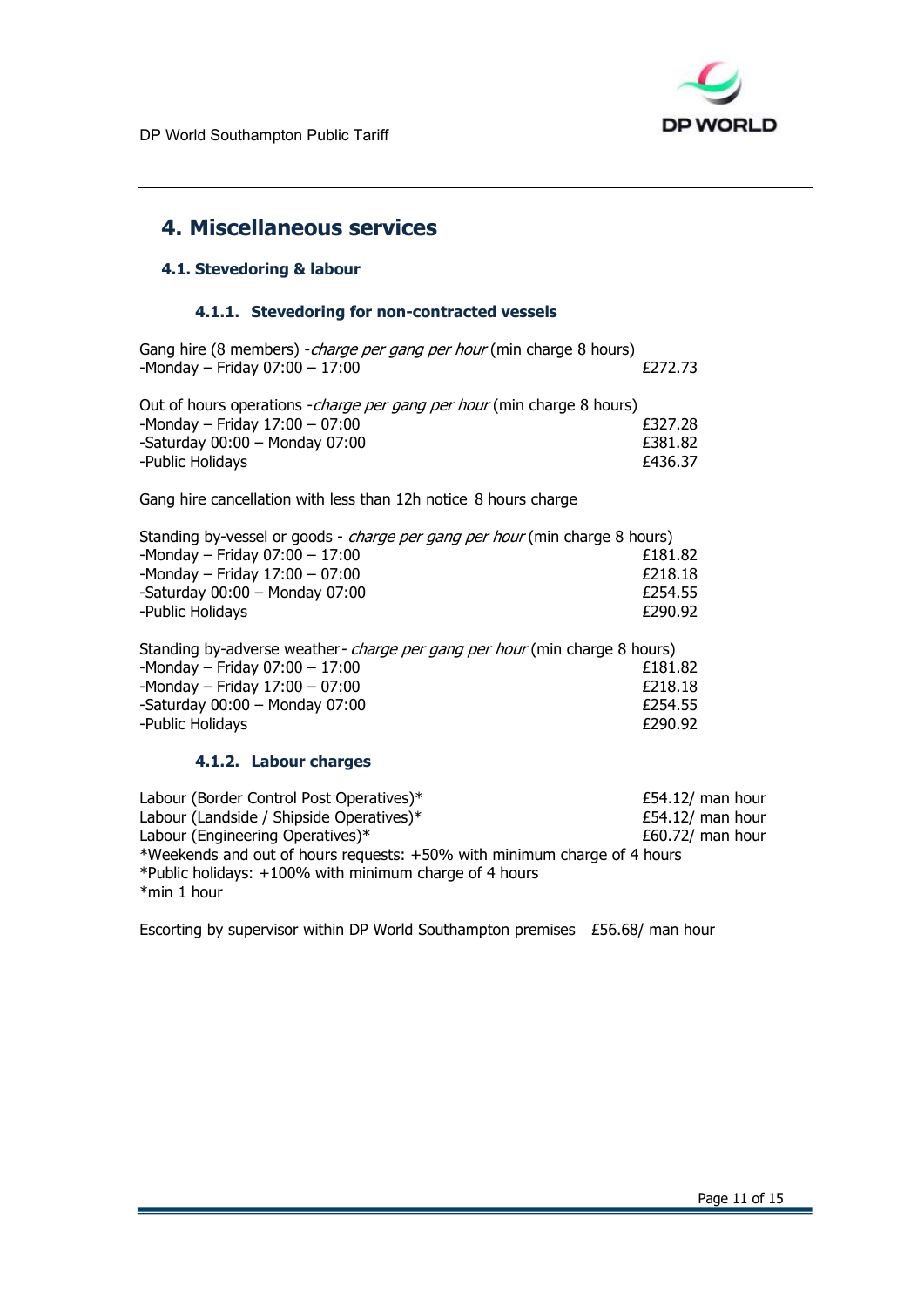

### 4.2. Vehicle Booking System Charges

| <b>Opening Hours</b>                                                                                                       | Fee     | <b>Charge basis</b> |
|----------------------------------------------------------------------------------------------------------------------------|---------|---------------------|
| Off peak booking $(18:00 - 04:00)$ and $07:00 - 12:00$<br>weekdays, $00:00 - 12:00$ Saturdays, $19:00 - 00:00$<br>Sundays) | Free    | per booking         |
| Peak Weekday booking $(04:00 - 07:00$ and 12:00 -<br>18:00 weekdays)                                                       | £1.33   | per booking         |
| Saturday booking $(12:00 - 18:00$ Saturday)                                                                                | £11.84* | per booking         |
| Sunday booking $(07:00 - 19:00$ Sunday)                                                                                    | £11.84* | per booking         |
| <b>VBS Premium Container Listing</b>                                                                                       | f(0.19) | per container       |
| VBS missed booking penalty charge                                                                                          | £50.00  | per "no show"       |
| Unauthorised Passenger in Cab Charge                                                                                       | £118.39 | per occurrence      |
| VBS Green Surcharge (Trucks Euro V type or older)                                                                          | £5      | Per booking         |

\*Please note weekend VBS charges are not currently being applied to encourage weekend collection. We reserve the right to reinstate these charges and will give 14 days' notice in the event of this happening.

### New VBS charges are introduced from 1<sup>st</sup> July annually.

### 4.3. Ancillary Charges

| <b>Description</b>                                                                                                 | $Fee -$<br><b>Standard</b><br>ISO unit | $Fee - Non$<br>ISO/ requires<br>wire lift | <b>Charge</b><br>basis |
|--------------------------------------------------------------------------------------------------------------------|----------------------------------------|-------------------------------------------|------------------------|
| Labour charge for yard operations with<br>Cargo Team and Berth Supervisors                                         | £141.70                                | £283.40                                   | Per hour               |
| Misdeclared full export units as empty<br>(including two yard moves, inspection fee<br>and administration charges) | £123.76                                | £247.52                                   | Per<br>container       |
| Use of leaking tray/Drip pit (cleaning and<br>disposal POA)                                                        | £323.89                                | £647.78                                   | Per day                |
| Fitting or replacement seals supplied by<br>Southampton                                                            | £40.62                                 | £81.24                                    | Per seal               |
| Provision of photos as required                                                                                    | £160                                   |                                           | Per set                |
| Gas check                                                                                                          | Included in Examination cost           |                                           | N/A                    |
| Any yard move within the port (excluding<br>lifts - one way)                                                       | £20.31                                 | £20.31                                    | Per move               |
| Any shunt within Southampton - outside<br>the ISPS area (excluding lifts - one way)                                | <b>POA</b>                             | <b>POA</b>                                | Per shunt              |
| Any Reachstacker move within port<br>premises                                                                      | £67.10                                 | £134.20                                   | Per move               |
| Wire Lift via Reachstacker                                                                                         | £313.64                                | £313.64                                   | Per move               |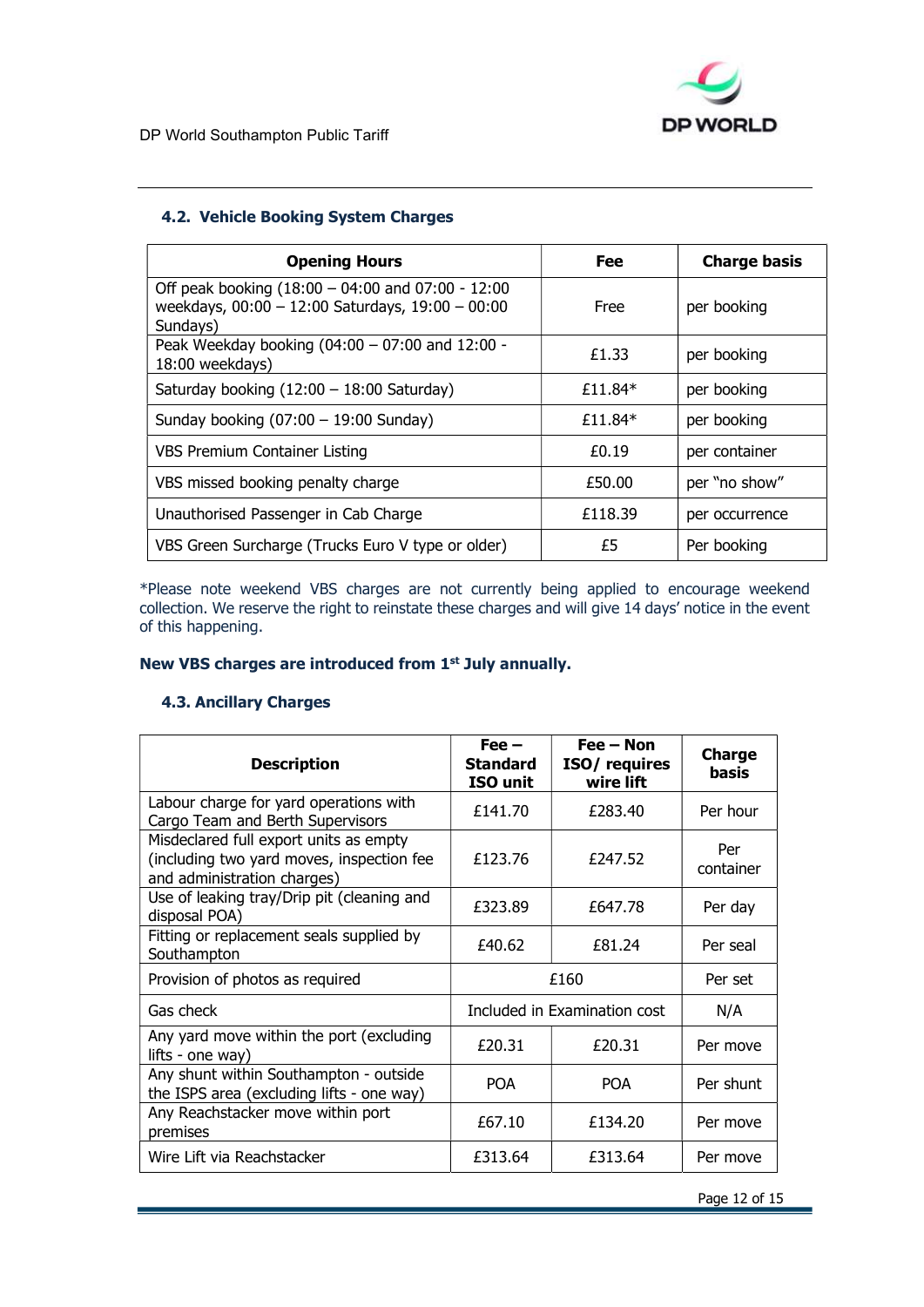

DP World Southampton Public Tariff

| Overheight Frame Lift via Reachstacker                              | £313.64    | £313.64 | Per move          |
|---------------------------------------------------------------------|------------|---------|-------------------|
| Forklift hire (inclusive driver)                                    | £66.66     | £133.32 | Per hour          |
| Full container turning                                              | £207.91    | £415.82 | Per<br>container  |
| Printout of Dangerous Goods Notes or<br>other documents             |            | £12.72  |                   |
| Applying or removing of placards and<br>labels                      | £138.18    | £276.36 | Per<br>container  |
| Direct delivery of ship stores, including<br>escort by a supervisor | £100       | £100    | Per staff<br>hour |
| Direct deliveries-High value cargo/<br>Hazardous/ Other             | £125       | £250    | Per truck         |
| Oil Spill Socks                                                     | £6.67      |         | Per sock          |
| Oil Spill Mats                                                      | £12.72     |         | per pack of<br>10 |
| Oil Spill Granules                                                  | £24.06     |         | Per 20kg<br>bag   |
| Disposal of oil waste items                                         | £9.68      |         | Per sack          |
| Pallet refurbishment                                                | £29.47     |         | Per pallet        |
| Pallet replacement                                                  | £48.23     |         | Per pallet        |
| Administration charges                                              | <b>POA</b> |         |                   |

All moves involving cargo which requires handling with OOG equipment are subject to 100% surcharge.

### 4.4. Devanning

| <b>Description</b>                           | Fee        | <b>Charge basis</b> |  |
|----------------------------------------------|------------|---------------------|--|
| Devanning charge (palletised)                | £402.96    | per container       |  |
| Devanning charge handball                    | <b>POA</b> |                     |  |
| Storage of palletised cargo-1 to 7 days*     | £10.72     | per pallet per day  |  |
| Storage of palletised cargo-8 or more days * | £10.72     | per pallet per day  |  |

\*Storage of palletised cargo is considered on case by case basis.

### 4.5. Overweight containers/ Lightening

| <b>Description</b>                                                                                | <b>Fee</b> | <b>Charge basis</b> |
|---------------------------------------------------------------------------------------------------|------------|---------------------|
| Removal of pallets and loading to waiting curtainsider<br>and re-positioning remainder of pallets | £402.96    | per container       |
| Removal of pallets and loading to waiting curtainsider                                            | £402.96    | per container       |
| Removal of non-palletised cargo and loading to waiting<br>curtainsider                            | <b>POA</b> |                     |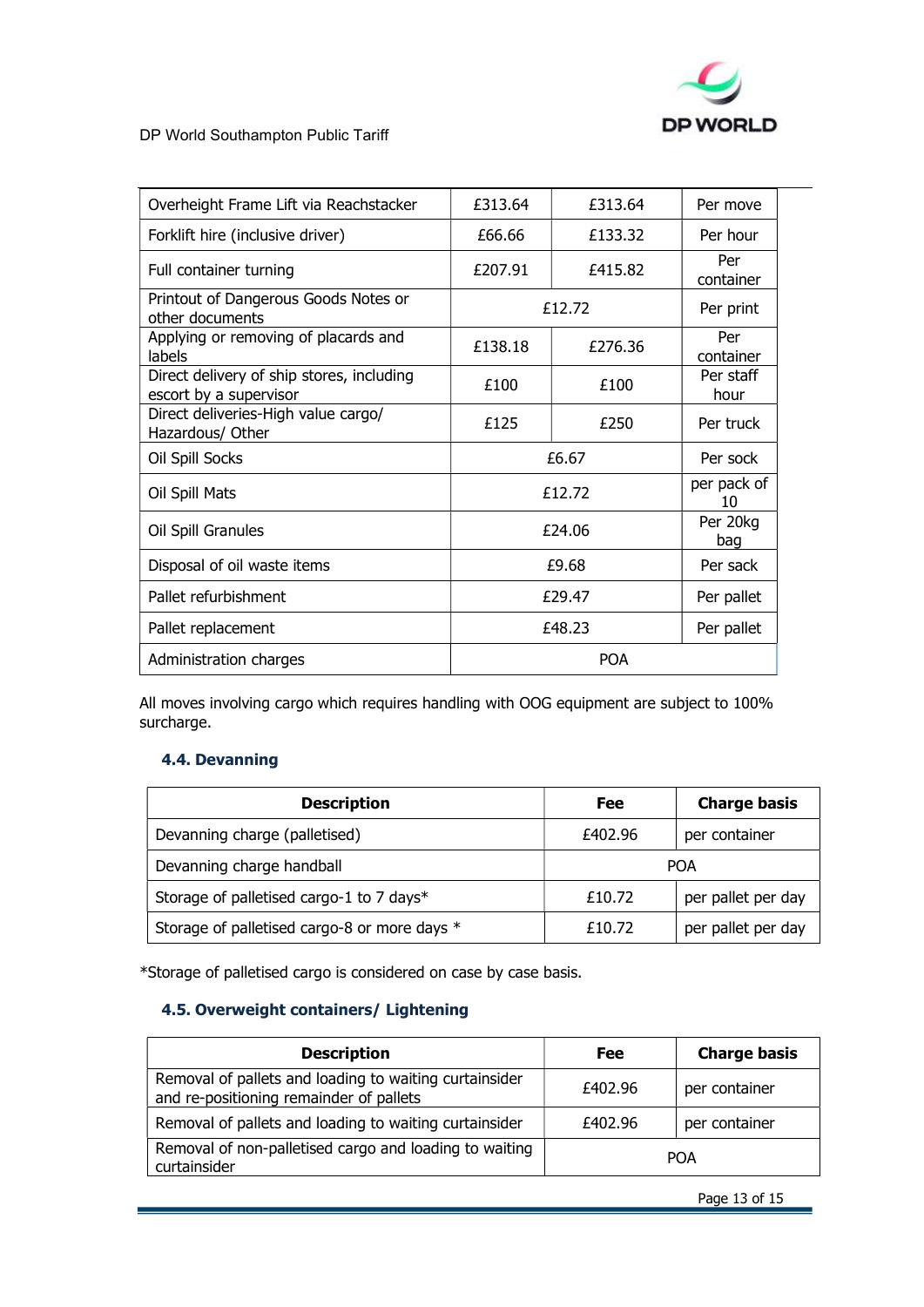

### 4.6. Heavy lift/ Breakbulk

| Heavy Lift/ Breakbulk *                                                                                                    | £24.06/tonne or<br>£5.60/m <sup>3</sup> | per tonne or per<br>m <sup>3</sup> (whatever is<br>the greatest) |
|----------------------------------------------------------------------------------------------------------------------------|-----------------------------------------|------------------------------------------------------------------|
| Cargo too large to fit between crane legs and requiring<br>berth freeze in back reach or other operational<br>suspension * | N/A                                     | Surcharge per item                                               |

\*Excludes lifts and lashing material and labour

### 4.7. Car packing

This is not currently offered at DP World Southampton.

### 4.8. Photography and Filming

Access to the terminal for the purposes of commercial photography and filming is handled on a case by case basis. Pricing is available on application and dependent on the specific details of the request. Enquiries to: Commercial@dpworldsouthampton.com

### 4.9. Delegation rooms

This is not currently offered at DP World Southampton

### 4.10. Site tours

This is not currently offered at DP World Southampton

### 4.11. Emergency services

In special circumstances, the appropriate charge incurred as made by the Authority concerned will be for the account of the shipping line or other party as appropriate.

### 4.12. Pre-slung goods / shippers own lifting gear

Before any such goods are handled, a current test certificate for the Shippers Own equipment must be produced.

### 4.13. Other services

All other services not included in this tariff will be priced on application. Opening hours For Opening hours please refer to the DP World Southampton website.